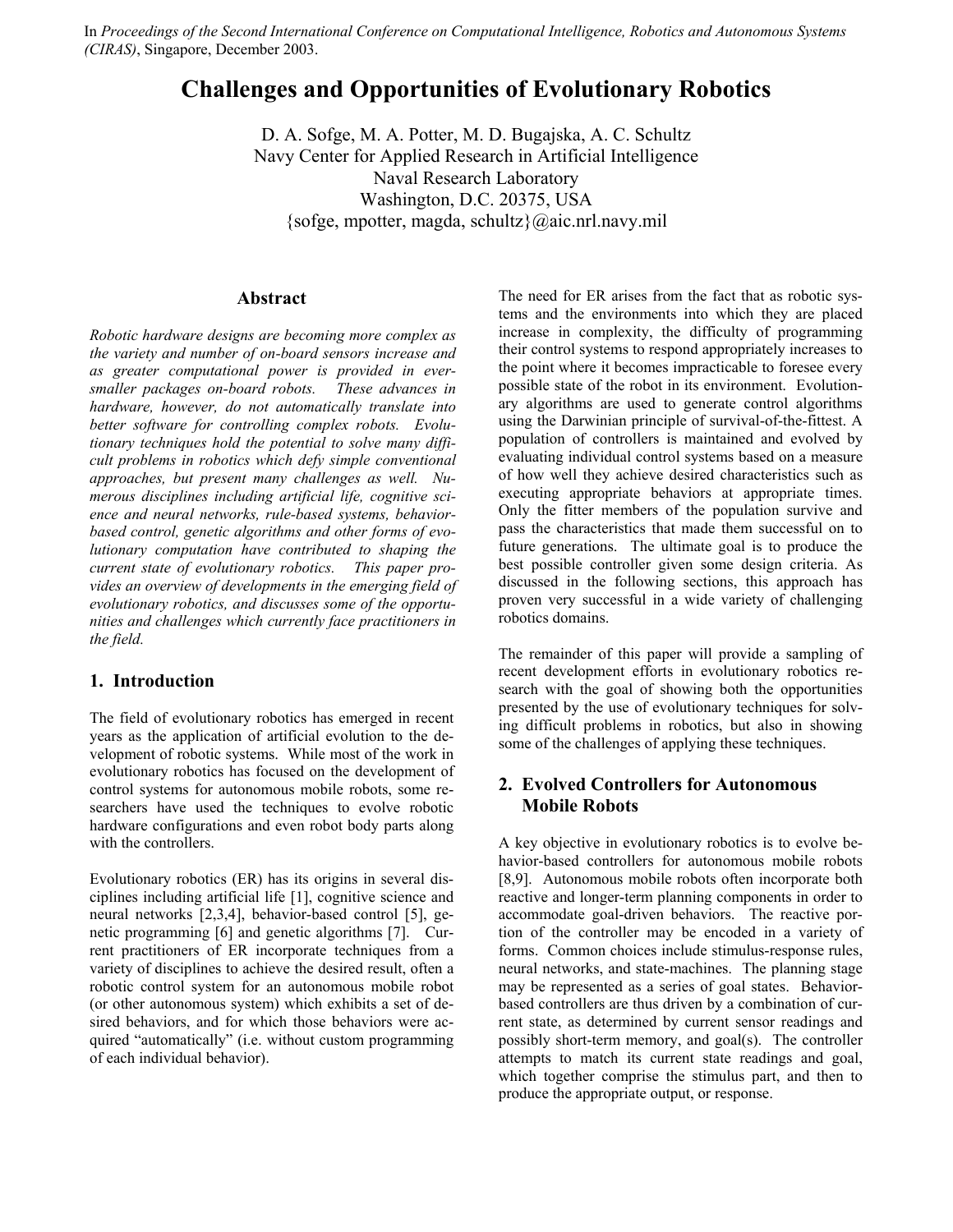#### **2.1. Evolved Rule-Based Control**

Work by Grefenstette and Schultz [10] resulted in the application of the SAMUEL learning system to evolve stimulus-response rules to produce a reactive control system for autonomous mobile robots. Behaviors achieved using this system include tracking, navigation, and obstacle avoidance. SAMUEL maintains a population of candidate behaviors which are evaluated in a simulated robotic environment. The population is scored, mutation and crossover operators applied, and the population is adjusted to remove the lesser scoring rule sets. The process is run for a number of generations until a stopping criteria is met, at which point the best evolved controller is uploaded to the robot hardware for validation and testing. This technique proved successful for evolving reactive controllers for autonomous mobile robots. Schultz et al. [12] demonstrated the evolution of rule-based controllers for learning complex robotic behaviors by evolving the behavior for a shepherd robot to coerce a sheep robot into a corral. This technique and was extended to evolving controllers for simulated autonomous aircraft and autonomous underwater vehicles [7,11].

Challenges with evolving rule-based controllers include determining how to map continuous inputs and outputs to discrete state variables, establishing appropriate intermediate and goal states, determining how many production rules are required, and performing conflict resolution.

#### **2.2. Evolved Neural Network Based Control**

An alternative representation used by many researchers in evolutionary robotics is artificial neural networks, which have a number of characteristics that are desirable from an evolutionary robotics perspective. Neural networks are relatively insensitive to noise in the environment since the output of each node is typically a function of the input from a variety of sources. This characteristic also produces a smooth search space with a well-behaved mapping between changes to the network and changes in the resultant network behavior. Neural networks also naturally handle continuous input and can produce either continuous or discrete output as desired [9].

A key advantage of using evolutionary algorithms for producing robotic neural network based controllers is that the evolutionary techniques may be used equally well with feed-forward or recurrent networks [13]. Recurrent networks offer many advantages for dynamic control systems because they allow recent state information to be combined with current state information in the decisionmaking process. In effect, the recurrent connections provide a kind of short-term memory capability for the neural network so that decisions may include not only the input state information but also the prior state(s) of the network itself. Recurrent networks, however, are notoriously difficult to train using standard gradient-descent learning

techniques [14]. Evolutionary algorithms have proven quite successful in training recurrent neural networkbased controllers for autonomous mobile robots [9].

Potter et al. [15] demonstrated the evolution of neural network controllers for multiple robots engaged in shepherding a sheep robot. The goal of this work was to examine the effects of evolving a single homogeneous controller for a group of autonomous mobile robots performing a collective herding task, versus coevolving separate heterogeneous controllers, and to determine if the complexity of the task favored homogeneous or heterogeneous control. The heterogeneous controllers were produced using a cooperative coevolutionary architecture [16] in which the controller for each robot is evolved in a separate genetically-isolated species. It was found that heterogeneous controllers are indeed advantageous when the task can be decomposed into subtasks that can be solved by robots specializing in substantially different skill sets. Otherwise homogeneous controllers have an advantage due to their generality.

Quinn et al. [17] described another experiment in which neural network controllers were evolved for a team of real robots. The objective was to study the capability of the robots to learn formation forming behaviors starting from random positions and using a minimal sensor set consisting of 4 IR sensors on each robot.

### **3. Hyper-Redundant Robot Control**

One of the greatest challenges in robotics is the design of control systems for robots with high degrees of freedom, particularly if many of the degrees of freedom are coupled. A key example of this is a highly segmented serpentine or snake-like robotic arm (Fig. 1). This is an example of a hyper-redundant robot, where there are many possible kinematic solutions to achieve the same endeffector position or trajectory.



**Figure 1. Hyper-redundant robotic manipulator** 

Sofge [18] used evolutionary algorithms to generate the inverse kinematics for the hyper-redundant robotic manipulator. The continuous work space of the robot was discretized into a grid of regularly spaced points. A population of genomes was created such that each genome represented the joint-space configuration of the robot as a real-valued vector. The system then used an evolutionary strategy to coevolve solutions for each grid position within the workspace such that the distance in joint space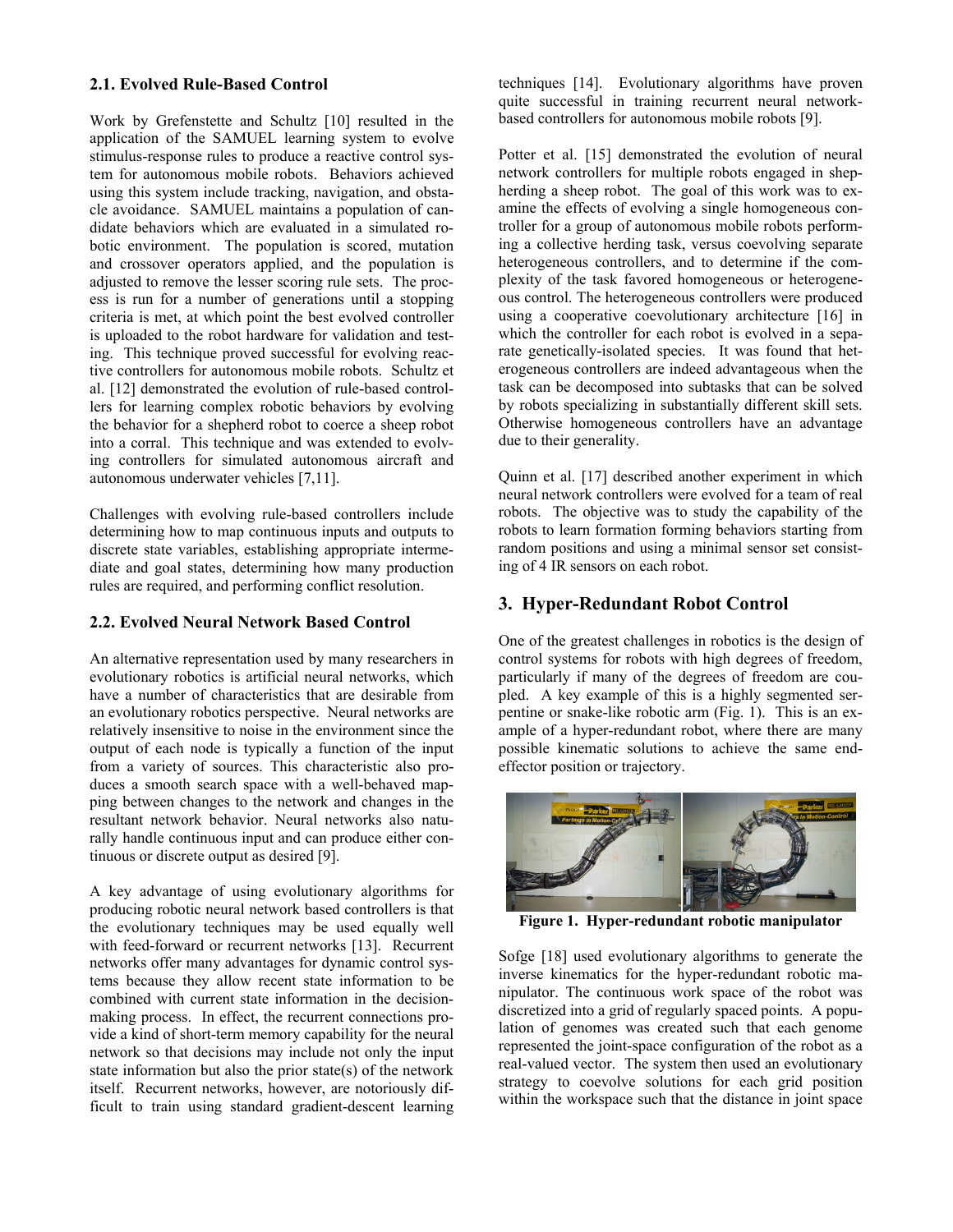between any two neighboring points was minimized. The fitness function which was minimized included the joint space distance between neighboring configurations, as well as penalty functions for nearing joint angle limits, exceeding the boundaries of the work space, or putting the manipulator into otherwise undesirable positions.

The resulting coevolved kinematics achieved a position error of less than one inch over a simulated 50 ft. manipulator while maintaining smooth end-point trajectory control from any point to any other point within the work space.

## **4. Evolvable Hardware**

Evolvable Hardware (EHW) is an emerging field that applies evolution to automate the design of physically reconfigurable structures such as electronic systems, micro-electromechanical systems (MEMS), and robots. Since EHW techniques enable self-reconfigurability and adaptability of the systems with embedded programmable devices, they have potential to significantly increase the functionality, robustness, and reliability of deployable hardware systems. The benefits of self-reconfiguration and adaptation are evident for space exploration, defense, and other applications that need systems to perform with optimal functionality for extended periods of time in unknown, hostile, and/or changing environments. In autonomous robotics this is especially true.

Evolutionary algorithms have been applied to the design and post-fabrication adaptation of reconfigurable hardware in order to improve the design or performance. The new generation of reconfigurable hardware will also enable the continuous and embedded evolution of robot controllers [19] and vehicle or sensor morphology.

# **5. Coevolution of Robot Bodies and Brains**

In nature, both the morphology and the behavior of an organism are evolved in lockstep. In an effort to explore this more natural form of evolution in ER, a number of researchers have begun work coevolving robot hardware designs with software for controlling the robot. Bugajska and Schultz [20,21] demonstrate the coevolution of both rule-based and neural network-based controllers and sensor configurations for autonomous micro-air vehicles (MAVs). The task presented for the simulated MAV is to fly through a forested area to reach a target without hitting any obstacles such as trees. Range sensors with adjustable beam width and maximum range settings are placed at various locations on the. The SAMUEL system was used for evolving the rule-based controllers and sensor configurations on the same chromosome, while the cooperative coevolution architecture [16,22] was used for evolving the neural network controllers and sensor configurations in two separate species. Successes were demonstrated for each method, but more research is needed to

better understand the benefits of the use of the cooperative coevolution approach over standard evolutionary algorithms, and to determine if the rule-based or neural network-based representation is better for the controller.

Karl Sims [23] demonstrated the evolution of fantastical simulated creatures in an artificial reality environment by coevolving the creatures' minds and bodies. The creatures' bodies consisted of 3D rectangular blocks, while their minds were evolved neural network controllers. The fitness functions were crafted such that the members of the population that could successfully move across the landscape or track a moving target were more likely to survive and reproduce. After coevolution the creatures exhibited a variety of interesting behaviors resembling walking, hopping, slithering and swimming.

Hornby and Pollack [24,25] studied the coevolution of bodies and brains in simulated robots using L-systems as a generative encoding mechanism. The fitness objective was, as with the Sims work, to evolve for locomotion across a simulated landscape. The result of this effort was to demonstrate that the evolved L-system individuals moved faster than those using standard representations, expressed more modularity of design and exhibited a far greater complexity than their simpler brethren.

In the GOLEM project (Genetically Organized Lifelike Electro Mechanics) Lipson and Pollack [26] coevolved simple neural network controllers and robot body parts as a first step towards creating artificial life-forms. The goal of evolution was to learn locomotion behavior. The creatures were evolved in simulation, and the body parts were automatically constructed using thermoplastic fabrication equipment. The evolved neural network controller was then uploaded to the artificial neural network hardware. Motors, controller, and body parts were hand-assembled by a human assistant. When the creatures were connected to a power source they demonstrated a crude ability to move across a flat surface such as a table or stage.

# **6. Embodied Evolution**

Embodied Evolution (EE) is based upon the notion that a group of autonomous robots or agents is situated within an environment trying to perform a task. These robots are allowed to interact with one another, mate, and reproduce control programs which then are transferred to other members of the population [27,28]. The key aspects of this paradigm are that the interactions such as mating, cooperation, and so on are based upon contact between the actual robots in the environment, and the entire population is evaluated in parallel. This inherent parallelism in EE is a major advantage over the more traditional evolutionary approach because as the population size increases, the computational requirements for each robot do not. Thus the evolutionary computation scales well, which is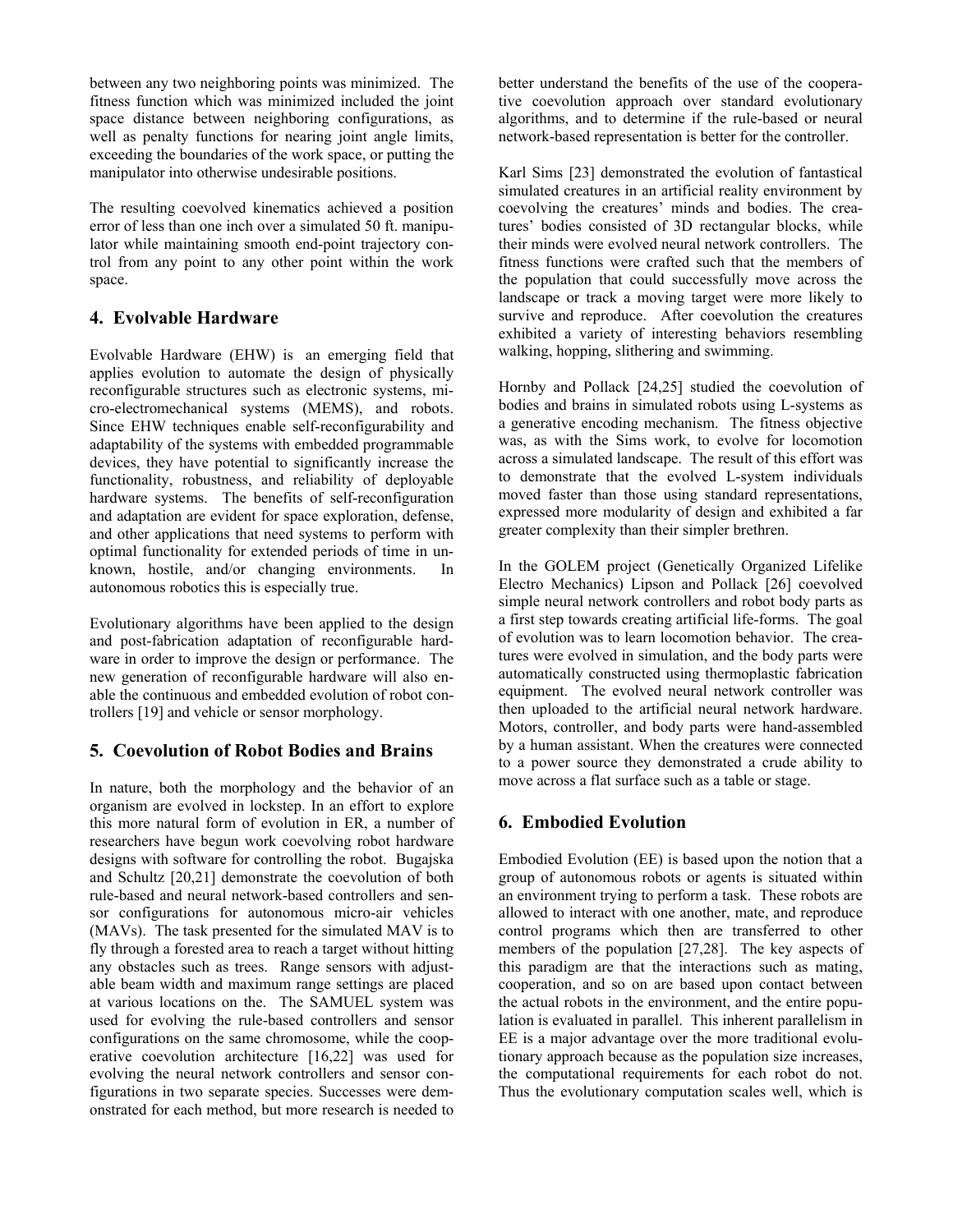particularly important if it is to be performed on real robots in real time.

Watson et al. [28] describe an early experiment with EE to produce a phototaxis (light-seeking) behavior. Each mobile robot was equipped with two light sensors, two motor control outputs, and infrared diodes to provide omni-directional communications capabilities. The control architecture was a simple neural network model, with inputs from each sensor and outputs to the motors. The evolutionary algorithm used was an adaptation of a steady-state EA model referred to as the probabilistic gene transfer algorithm.

Some of the challenges of getting this system to work were in providing a sufficient number of mobile robots to overcome the stochastic effects of a small population, providing a consistent source of power to the mobile robots, and providing an on-board fitness measure for each robot so that the evolution can be truly distributed. The experiment resulted in a number of solutions comparable to hand-designed behaviors, and a novel looping behavior for reaching the light.

## **7. Simulation vs. Reality**

The most natural and direct application of evolutionary computation to robotics is to perform control-system evaluations on real robot hardware in the actual task environment. However, if evolution is done in this way a number of issues become problematic. Evolution is a relatively long time-scale process that may require many control-system evaluations to achieve satisfactory results, leading to unacceptable runtimes. This problem is exacerbated by unreliable hardware and poor battery performance. The robot may also enter into dangerous states in which its hardware could be damaged or bystanders injured, especially in the early stages of evolution. These issues have led most researchers to evolve control systems in simulation where fitness can be evaluated at faster than real-time speed in a safe off-line environment.

Evolution in simulation is not without its own problems. A control system that works well in simulation may not perform satisfactorily on a real robot with noisy sensor readings and imprecise motor control while operating a complex environment that is computationally impractical to model with a high degree of fidelity. Grefenstette et al. [29], in an early attempt to overcome the limitations of evolving control systems in simulation, experimented with adding noise to the sensor models. It was found that given the inevitable mismatch between simulation and reality, it was better to have too much rather than too little noise in the simulation because this encourages more general solutions to emerge. However, a later study by Jakobi et al. [30] showed that unreasonably high levels of noise can also be harmful because solutions may evolve that rely on the excessive noise. By carefully designing a

simulation that differentiates between environmental features that are critical to the task at hand and those that are irrelevant, the noise can be tailored as appropriate, thus creating control solutions that ignore the irrelevant features and are robust with respect to the critical ones [31].

Another approach explored by Grefenstette and Ramsey [32] is to combine simulation and reality. In their architecture for anytime learning (also called continuous and embedded learning [33]) control systems are evolved on a simulator that runs continuously on a real robot. Over time, the parameters of the embedded simulation are adjusted to more closely match reality. As new control rules are evolved that have a high likelihood of improving the robot's performance, the active robot control system is updated. This process enables the robot to adapt to mismatches between simulation and reality due to modeling errors, a dynamically changing environment, and changes in the performance characteristics of the robot's sensors and effectors.

# **8. Conclusions**

The field of evolutionary robotics is growing rapidly. Robots themselves are quickly becoming more complex as the variety and number of on-board sensors increases, and as Moore's Law results in greater on-board computational power available in ever-smaller packages. Advances in hardware, however, do not automatically translate into better software for controlling complex robots. With an increased emphasis on more capable and more autonomous robots, evolutionary techniques hold the potential to solve many difficult problems in robotics which defy simple conventional approaches.

Behaviorism has become the predominant paradigm for control of autonomous robots. Artificial evolution provides a means to achieve desired behaviors. Evolutionary techniques also hold the promise of having the robots learn new behaviors automatically in order to adjust to changes in their environments, changes in themselves due to sensor drift or malfunction for example, and to acquire skills for performing new tasks or improving on old tasks.

As we develop ever more capable robots which assist humans in performing tasks, it is becoming clear that we must also improve the interfaces and means of interacting with these robots. One approach we are pursuing at the Naval Research Laboratory is known as *embodied cognition* [34]. In embodied cognition we develop cognitive models of human performance to augment a robot's reasoning capabilities. Embodied cognition is based on the premise that use of cognitive models on the robot facilitates human-robot interaction by making it easier for humans to predict and understand the robot's behavior and to interact with the robot. This embodied cognition will sit on top of evolved reactive behaviors and will allow future systems to have higher-level cognitive abilities.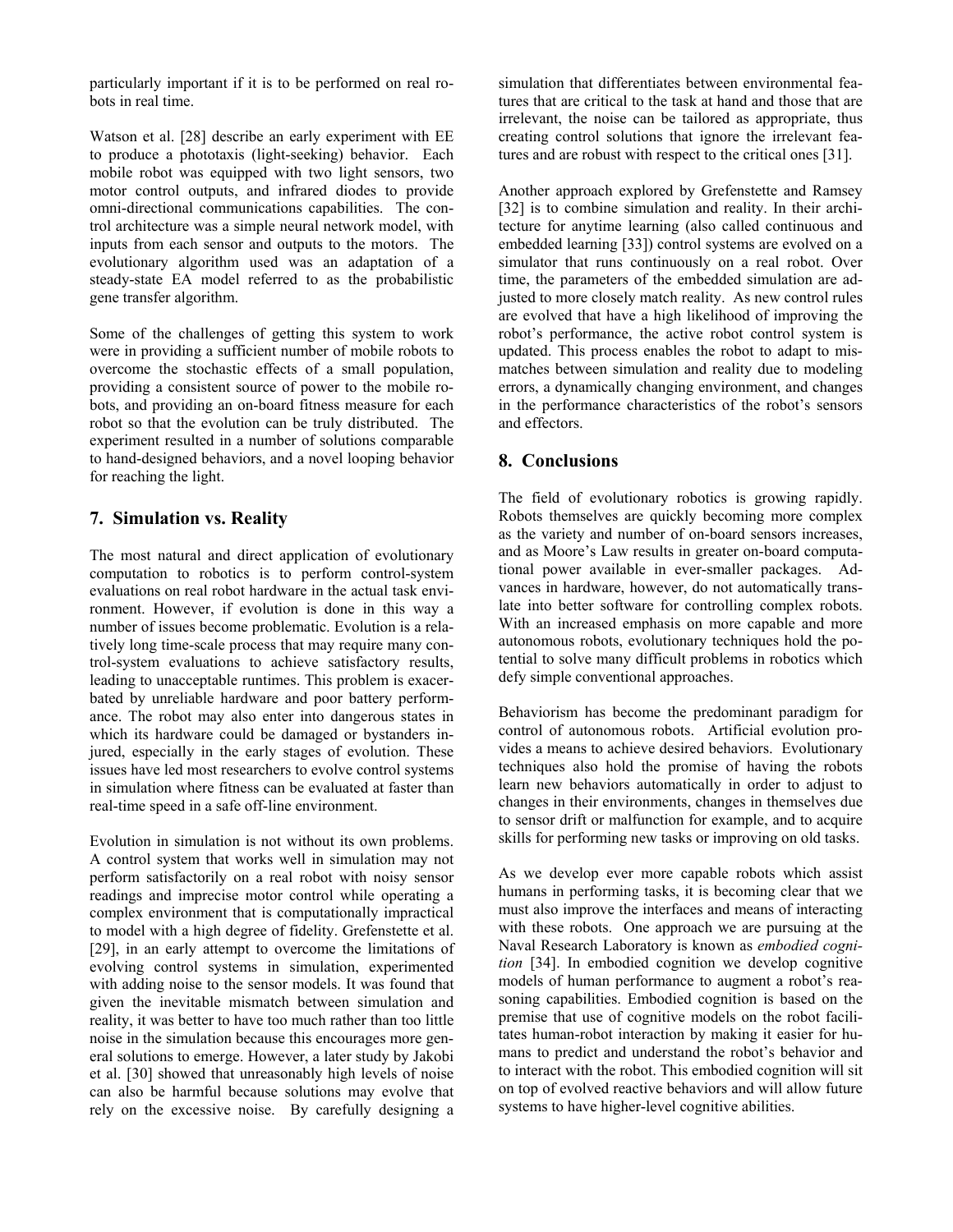For ER to achieve the vision of supplanting the handcoding and hand-design of complex robotic systems, as pointed out by Mataric [35] it must be shown to reduce the overall effort of its programmers and designers. The evolved controllers produced by current ER systems are often very simple and could be easily bettered by duly considered hand-coded solutions. Representations for robot morphologies and controllers do not often exploit notions of modularity which we expect in more complex creatures. Better representations and better evolutionary algorithms may be necessary to achieve the vision of ER, and better techniques for transferring these solutions into robot hardware, or evolving them *in situ*, are needed.

#### **Acknowledgments**

This work was supported by the Office of Naval Research under work order requests N0001402WX20374, N0001403WR20212 and N0001403WR20057

#### **References**

- [1] R. A. Brooks, "Artificial life and real robots," In **Proceedings of the First European Conference on Artificial Life**, MIT Press/Bradford Books, Cambridge, MA, 1992.
- [2] D. Cliff, I. Harvey, P. Husbands, "Explorations in Evolutionary Robotics," **Adaptive Behavior**, Vol. 2, No. 1, 73-110, 1993.
- [3] J. Barhen, W. B. Dress, and C. C. Jorgensen, "Applications of concurrent neuromorphic algorithms for autonomous robots," In R. Eckmiller and C.v.d. Malsburg, Eds., **Neural Computers**, 321-333, Springer-Verlag 1987.
- [4] R. D. Beer and J. C. Gallagher, "Evolving dynamical neural networks for adaptive behavior," **Adaptive Behavior**, Vol. 1, No. 1, 91-122, 1992.
- [5] R. C. Arkin, "Motor schema-based mobile robot navigation," **The International Journal of Robotics Research,** 92-112, 1989.
- [6] J. R. Koza, "Evolving emergent wall following robotic behavior using the genetic programming paradigm," In F.J. Varela and P. Bourgine, Eds., **Toward a practice of autonomous systems. Proceedings of the First European Conference on Artificial Life**, 110-119, Cambridge, MA, MIT Press and Bradford Books, 1991.
- [7] A. C. Schultz and J. J. Grefenstette, "Using a Genetic Algorithm to Learn Behaviors for Autonomous Vehicles," In **Proceedings of the American Institute of Aeronautics and Astronautics Guidance,**

**Navigation and Control Conference (AIAA)**, 739- 749, 1992.

- [8] A. C. Schultz and J. J. Grefenstette, "Evolving Robot Behaviors," In **Fourth International Workshop on the Synthesis and Simulation of Living Systems (Artificial Life IV)**, 1994.
- [9] S. Nolfi and D. Floreano, **Evolutionary Robotics**, Cambridge, MA, The MIT Press, 2000.
- [10] J. J. Grefenstette, "Credit assignment in rule discovery systems based on genetic algorithms," **Machine Learning,** 3(2-3), 225-245, 1988.
- [11] A. C. Schultz, "Using a Genetic Algorithm to Learn Strategies for Collision Avoidance and Local Navigation," In **Proceedings of the Seventh International Symposium on Unmanned Untethered Submersible Technology**, 213-225, 1991.
- [12] A. C. Schultz, J. J. Grefenstette, and W. Adams, "Robo-Shepherd: Learning Complex Robotic Behaviors," Robotics and Manufacturing: Recent Trends in Research Applications, Volume 6, (Eds. M. Jamshidi, F. Pin, and P. Dauchez), In **Proceedings of the International Symposium on Robotics and Automation (ISRAM '96)***,* ASME Press: New York, 763-768, 1996.
- [13] P. J. Angeline, G. M. Saunders, and J. B. Pollack, "An Evolutionary Algorithm That Constructs Recurrent Neural Networks," In **IEEE Transactions on Neural Networks**, Vol. 5, 54-65, 1993.
- [14] D. Sofge and D. White, (Eds.), **Handbook of Intelligent Control: Neural, Fuzzy, and Adaptive Approaches**, Van Nostrand Reinhold, 1992.
- [15] M. A. Potter, L. A. Meeden, and A. C. Schultz, "Heterogeneity in the Coevolved Behaviors of Mobile Robots: The Emergence of Specialists," In **Proc. of the Seventeenth Int'l. Conference on Artificial Intelligence**, Morgan Kaufmann, 2001.
- [16] M. A. Potter and K. A. De Jong, "Cooperative Coevolution: An Architecture for Evolving Coadapted Subcomponents," **Evolutionary Computation**, 8(1), 1-29, 2000.
- [17] M. Quinn, L. Smith, G. Mayley, and P. Husbands, "Evolving team behaviour for real robots," In **EPSRC/BBSRC International Workshop on Biologically-Inspired Robotics: The Legacy of W. Grey Walter (WGW '02)**, HP Bristol Labs, U.K., 14-16 August, 2002.